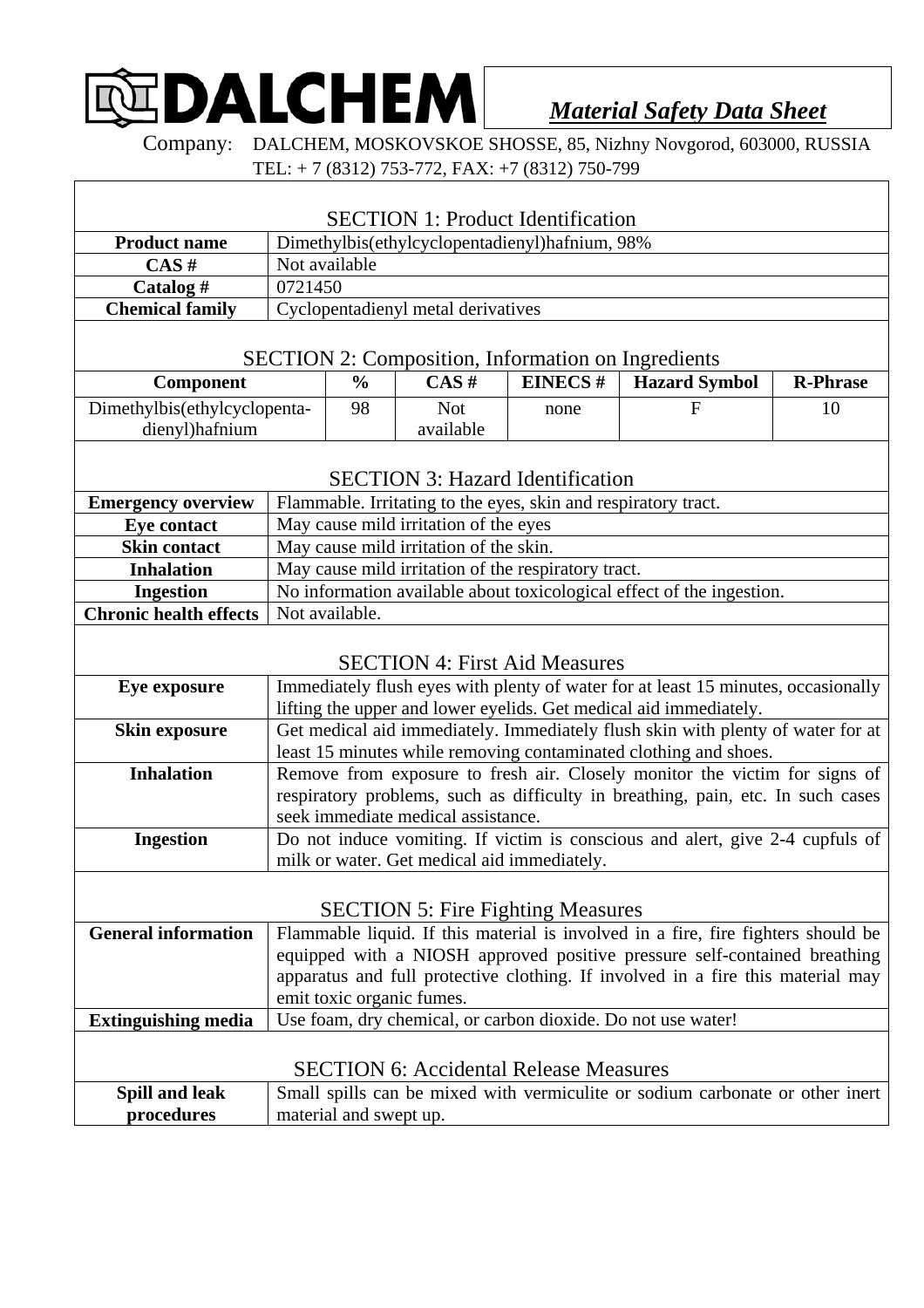|                                                                               | <b>SECTION 7: Handling and Storage</b>                                              |  |  |  |  |
|-------------------------------------------------------------------------------|-------------------------------------------------------------------------------------|--|--|--|--|
| <b>Handling</b>                                                               | Do not breathe dust, vapor, mist, or gas. Do not get in eyes, on skin, or on        |  |  |  |  |
|                                                                               | clothing. Use and store under nitrogen.                                             |  |  |  |  |
| <b>Storage</b>                                                                | Store in a cool, dry place. Store in a tightly closed container under inert         |  |  |  |  |
|                                                                               | atmosphere of nitrogen and argon. Flammable area.                                   |  |  |  |  |
|                                                                               |                                                                                     |  |  |  |  |
| <b>SECTION 8: Exposure Controls and Personal Protection</b>                   |                                                                                     |  |  |  |  |
| <b>Eye protection</b>                                                         | Always wear approved safety glasses when handling a chemical substance in the       |  |  |  |  |
|                                                                               | laboratory.                                                                         |  |  |  |  |
| <b>Skin protection</b>                                                        | Wear protective gloves.                                                             |  |  |  |  |
| <b>Ventilation</b>                                                            | Always handle material in an efficient fume hood.                                   |  |  |  |  |
| <b>Respirator</b>                                                             | If ventilation is not available a respirator should be worn. The use of respirators |  |  |  |  |
|                                                                               | requires Respirator Protection Program to be in compliance with 29CFR               |  |  |  |  |
|                                                                               | 1910.134.                                                                           |  |  |  |  |
|                                                                               |                                                                                     |  |  |  |  |
|                                                                               | <b>SECTION 9: Physical and Chemical Properties</b>                                  |  |  |  |  |
| <b>Appearance</b>                                                             | Colorless liq.                                                                      |  |  |  |  |
| Odor                                                                          | None                                                                                |  |  |  |  |
| <b>Melting point</b>                                                          | No data                                                                             |  |  |  |  |
| <b>Boiling point</b>                                                          | No data                                                                             |  |  |  |  |
| <b>Flash point</b>                                                            | No data                                                                             |  |  |  |  |
| <b>Solubility in water</b>                                                    | No data                                                                             |  |  |  |  |
| <b>Density</b>                                                                | No data                                                                             |  |  |  |  |
| <b>Molecular formula</b>                                                      | C16H24Hf                                                                            |  |  |  |  |
| Molecular weight                                                              | 394.86                                                                              |  |  |  |  |
|                                                                               |                                                                                     |  |  |  |  |
|                                                                               | <b>SECTION 10: Stability and Reactivity</b><br>Air and moisture sensitive           |  |  |  |  |
| <b>Stability</b><br><b>Hazardous</b>                                          |                                                                                     |  |  |  |  |
|                                                                               | No hazardous polymerization                                                         |  |  |  |  |
| polymerization<br><b>Conditions to avoid</b>                                  | Prolonged contact with water and air.                                               |  |  |  |  |
|                                                                               | Water, air, oxidizing agents, halogens.                                             |  |  |  |  |
| Incompatibilities with<br>other materials                                     |                                                                                     |  |  |  |  |
| Hazardous decompo-                                                            | Carbon monoxide, carbon dioxide, hafnium oxide, organic fumes.                      |  |  |  |  |
| sition products                                                               |                                                                                     |  |  |  |  |
|                                                                               |                                                                                     |  |  |  |  |
|                                                                               | <b>SECTION 11: Toxicological Information</b>                                        |  |  |  |  |
| <b>RTECS Data</b>                                                             | No information available in the RTECS files.                                        |  |  |  |  |
| <b>Carcinogenic effects</b>                                                   | No data available.                                                                  |  |  |  |  |
| <b>Mutagenic effects</b>                                                      | No data available.                                                                  |  |  |  |  |
| <b>Tetratogenic effects</b>                                                   | No data available.                                                                  |  |  |  |  |
|                                                                               |                                                                                     |  |  |  |  |
| <b>SECTION 12: Ecological Information</b>                                     |                                                                                     |  |  |  |  |
| <b>Ecological</b>                                                             | No information available.                                                           |  |  |  |  |
| information                                                                   |                                                                                     |  |  |  |  |
|                                                                               |                                                                                     |  |  |  |  |
|                                                                               |                                                                                     |  |  |  |  |
| <b>SECTION 13: Disposal Considerations</b>                                    |                                                                                     |  |  |  |  |
| Dispose of in a manner consistent with federal, state, and local regulations. |                                                                                     |  |  |  |  |

2